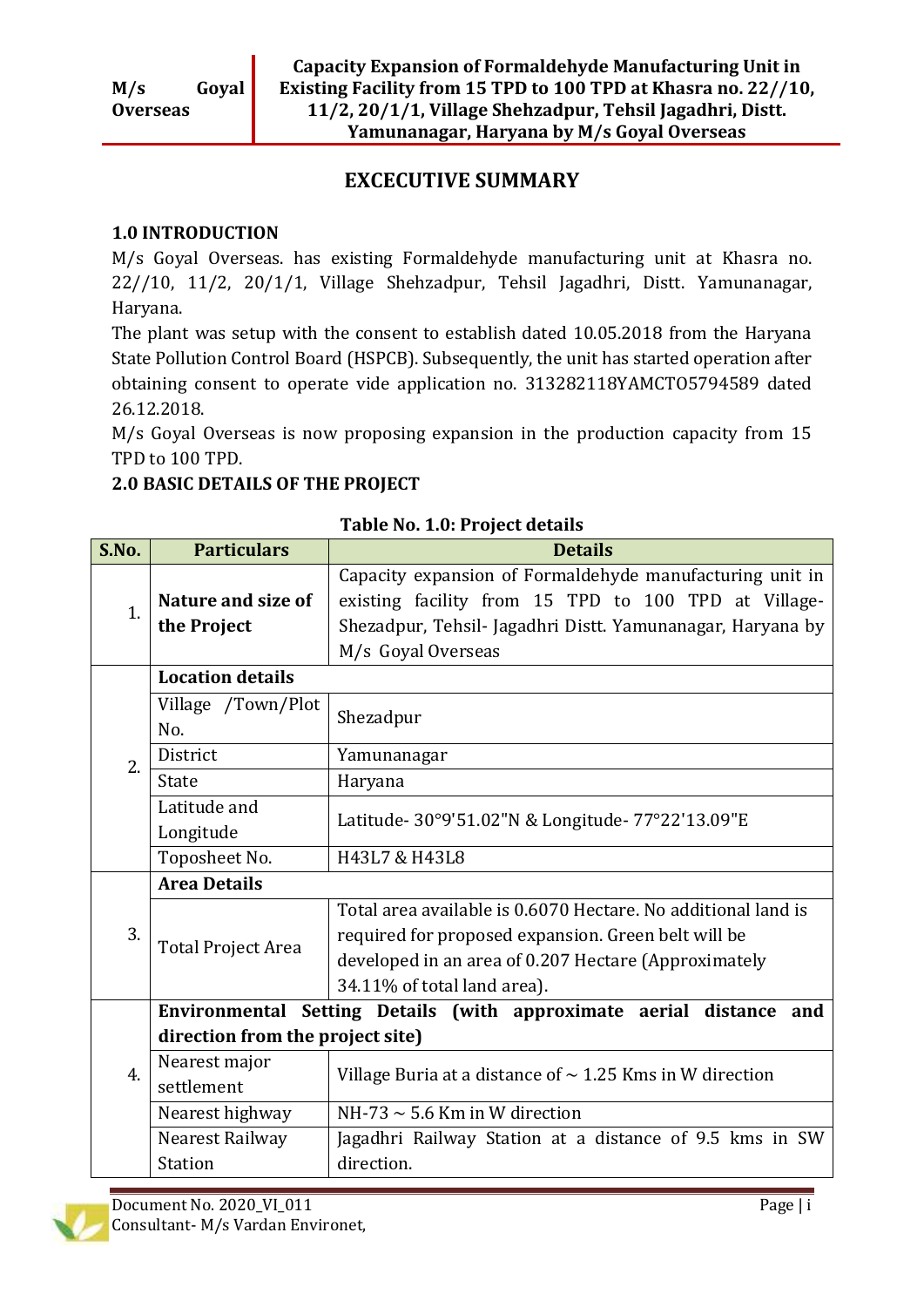#### **Capacity Expansion of Formaldehyde Manufacturing Unit in Existing Facility from 15 TPD to 100 TPD at Khasra no. 22//10, 11/2, 20/1/1, Village Shehzadpur, Tehsil Jagadhri, Distt. Yamunanagar, Haryana by M/s Goyal Overseas**

|                                                                                                                                                                                                                                                                        | Nearest Airport                                                                                          | Chandigarh Airport is at a distance of 80 kms in NW direction.                                                                                                                                                                                                                                 |                                                    |                |  |  |
|------------------------------------------------------------------------------------------------------------------------------------------------------------------------------------------------------------------------------------------------------------------------|----------------------------------------------------------------------------------------------------------|------------------------------------------------------------------------------------------------------------------------------------------------------------------------------------------------------------------------------------------------------------------------------------------------|----------------------------------------------------|----------------|--|--|
|                                                                                                                                                                                                                                                                        | National Parks/<br>Wild Life<br>Sanctuaries/<br>Biosphere<br>Reserves/RF and<br>PF within 10km<br>radius | No National Park/Wildlife Sanctuary within 10 km radius of<br>the Project Site.<br>The details of RF/PF are given below:<br>Sugh PF at 3.4 kms in SW direction.<br>Bir Tapu PF at 5.2 kms in SE direction.<br>$\bullet$<br>Balachaur PF at approx. 7 kms in North direction                    |                                                    |                |  |  |
|                                                                                                                                                                                                                                                                        | Nearest Water<br><b>Bodies</b>                                                                           | Yamuna Nahar at 0.19 Kms in W direction.<br>$\bullet$<br>Yamuna River at 4.5 Kms in SE direction.<br>Sugh PF at 3.4 kms in SW direction.<br>Bir Tapu PF at 5.2 kms in SE direction.<br>Haryana-Uttar Pradesh inter state boundary at a distance of<br>approx. 4.5 kms in South-East direction. |                                                    |                |  |  |
|                                                                                                                                                                                                                                                                        | <b>Interstate Boundary</b>                                                                               |                                                                                                                                                                                                                                                                                                |                                                    |                |  |  |
|                                                                                                                                                                                                                                                                        | Nearest School                                                                                           |                                                                                                                                                                                                                                                                                                | Dayal Singh Public School 4.2 Kms in W             |                |  |  |
|                                                                                                                                                                                                                                                                        | Nearest Hospital                                                                                         | Sharma Hospital 5.6 Kms in W                                                                                                                                                                                                                                                                   |                                                    |                |  |  |
|                                                                                                                                                                                                                                                                        | Seismic Zone                                                                                             | Zone IV                                                                                                                                                                                                                                                                                        |                                                    |                |  |  |
|                                                                                                                                                                                                                                                                        | <b>Cost Details</b>                                                                                      |                                                                                                                                                                                                                                                                                                |                                                    |                |  |  |
| 5.                                                                                                                                                                                                                                                                     | Project Cost                                                                                             | <b>Existing</b>                                                                                                                                                                                                                                                                                | <b>Estimated cost for</b><br>proposed<br>expansion | <b>Total</b>   |  |  |
|                                                                                                                                                                                                                                                                        |                                                                                                          | 205 Lakhs                                                                                                                                                                                                                                                                                      | 95 Lakhs                                           | 300 Lakhs      |  |  |
|                                                                                                                                                                                                                                                                        | <b>EMP Budget</b>                                                                                        | <b>15.0 lakhs</b>                                                                                                                                                                                                                                                                              |                                                    |                |  |  |
|                                                                                                                                                                                                                                                                        | Cost of OH&S                                                                                             | 1.5 lakhs                                                                                                                                                                                                                                                                                      |                                                    |                |  |  |
| 6.                                                                                                                                                                                                                                                                     | <b>Basic Requirements of the Project</b>                                                                 |                                                                                                                                                                                                                                                                                                |                                                    |                |  |  |
|                                                                                                                                                                                                                                                                        |                                                                                                          | <b>Existing</b>                                                                                                                                                                                                                                                                                | <b>For Expansion</b>                               | <b>Total</b>   |  |  |
|                                                                                                                                                                                                                                                                        |                                                                                                          | 7.5 KLD                                                                                                                                                                                                                                                                                        | 42.5 KLD                                           | <b>50 KLD</b>  |  |  |
| Source: Application for Ground Water permission has been<br>Fresh Water<br>submitted to HWRA vide<br>(m <sup>3</sup> /day)<br>23-3/20627/1/HR/IND/2021 dated 23.03.2021 (Attched as<br>Annexure 6)23-3/20627/1/HR/IND/2021 dated 23.03.2021<br>(Attched as Annexure 7) |                                                                                                          |                                                                                                                                                                                                                                                                                                |                                                    |                |  |  |
|                                                                                                                                                                                                                                                                        |                                                                                                          | <b>Existing</b>                                                                                                                                                                                                                                                                                | <b>For Expansion</b>                               | <b>Total</b>   |  |  |
|                                                                                                                                                                                                                                                                        |                                                                                                          | <b>250 KVA</b>                                                                                                                                                                                                                                                                                 |                                                    | <b>250 KVA</b> |  |  |
|                                                                                                                                                                                                                                                                        | Power                                                                                                    |                                                                                                                                                                                                                                                                                                |                                                    |                |  |  |
|                                                                                                                                                                                                                                                                        |                                                                                                          | Source: UHBVN (Uttar Haryana Bijli Vitran Nigam)<br>DG sets as backup: 320 kVA and 250 kVA (existing)                                                                                                                                                                                          |                                                    |                |  |  |
|                                                                                                                                                                                                                                                                        |                                                                                                          |                                                                                                                                                                                                                                                                                                |                                                    |                |  |  |
|                                                                                                                                                                                                                                                                        |                                                                                                          |                                                                                                                                                                                                                                                                                                | Proposed-Nil                                       |                |  |  |

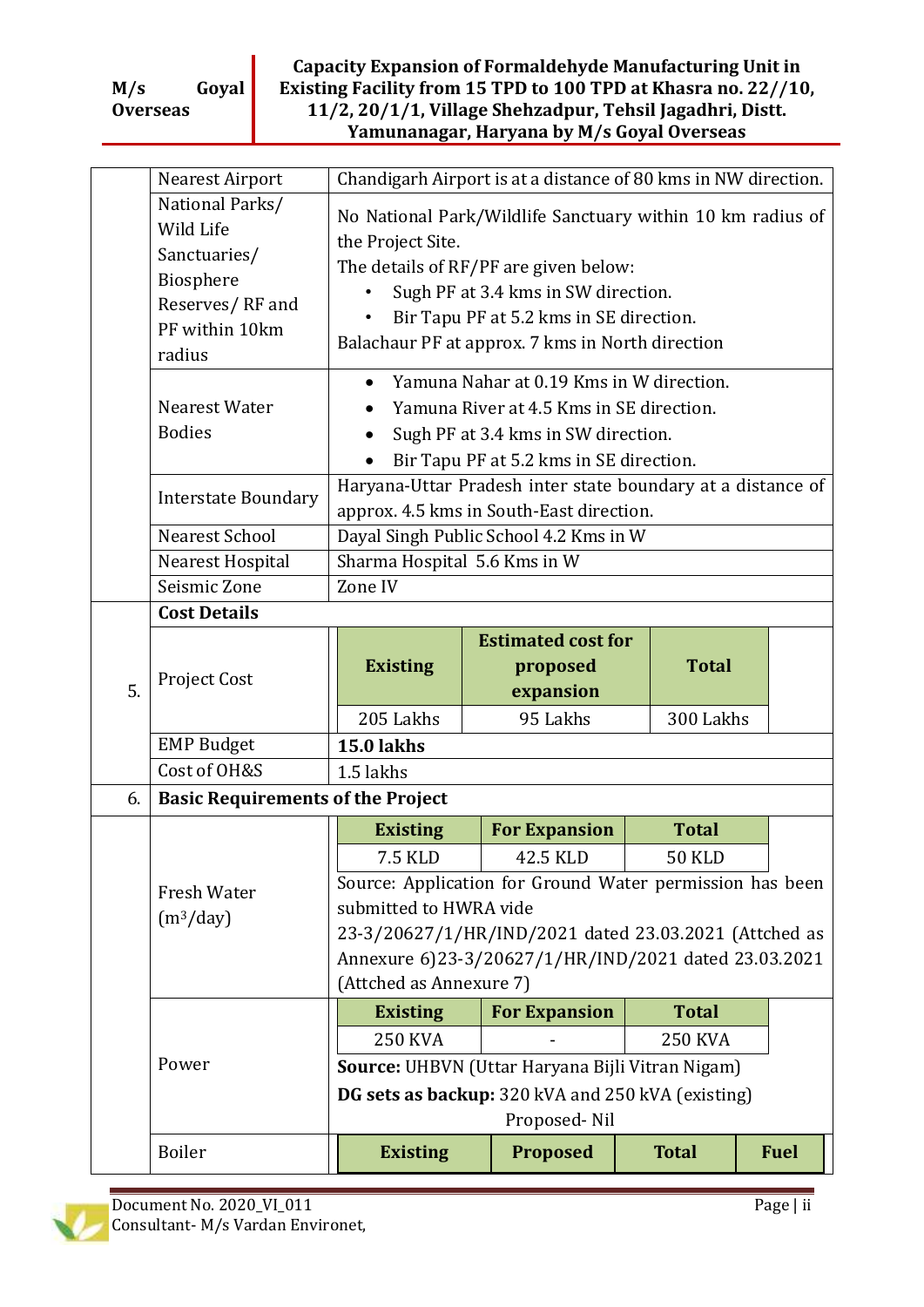|          |                                   | expansion            |                                      |                     |
|----------|-----------------------------------|----------------------|--------------------------------------|---------------------|
|          | 1 boiler of 800<br>Kg/Hr Capacity | $\qquad \qquad$      | 1 boiler of<br>800 Kg/Hr<br>Capacity | <b>HSD</b><br>Fired |
| Fuel     | <b>HSD</b>                        |                      |                                      |                     |
| Manpower | <b>Existing</b>                   | <b>For Expansion</b> | <b>Total</b>                         |                     |
|          | 5                                 | 7                    | 12                                   |                     |

### **3.0 PRODUCTION CAPACITY**

| <b>Product</b> | Proposed | <b>Expansion</b> | <b>Total</b> |
|----------------|----------|------------------|--------------|
| Formaldehyde   | 15 TPD   | 85 TPD           | 100 TPD      |

#### **4.0 RAW MATERIAL DETAIL**

The major raw material is Methanol which comes in road through tankers from Kandla Port, Gujarat & stored in underground M.S tanks.

| <b>Raw</b><br><b>Material</b> | <b>Existing</b> | <b>Expansion</b> | <b>Total</b><br><b>Requirement</b> | <b>Source</b> | <b>Transport</b> |
|-------------------------------|-----------------|------------------|------------------------------------|---------------|------------------|
| Methanol                      | 7 TPD           | <b>38 TPD</b>    | 45 TPD                             | Import        | Tank<br>Trucks   |

#### **5.0 PROJECT BENEFITS**

- The plant will help in providing employment in priority to local people.
- There will be an increase in indirect employment and earnings of the small time shop owners like tea vendors, transporters, etc.
- The Project proponent has planned to contribute in socio-economic development of the area.
- The easy availability of infrastructure, manpower, raw materials will reduce the production cost as well as demand supply gap.
- The development of greenbelt in and around the plant premises will improve on the aesthetics of the area. Moreover, it will help in reducing the noise levels within the plant boundary.

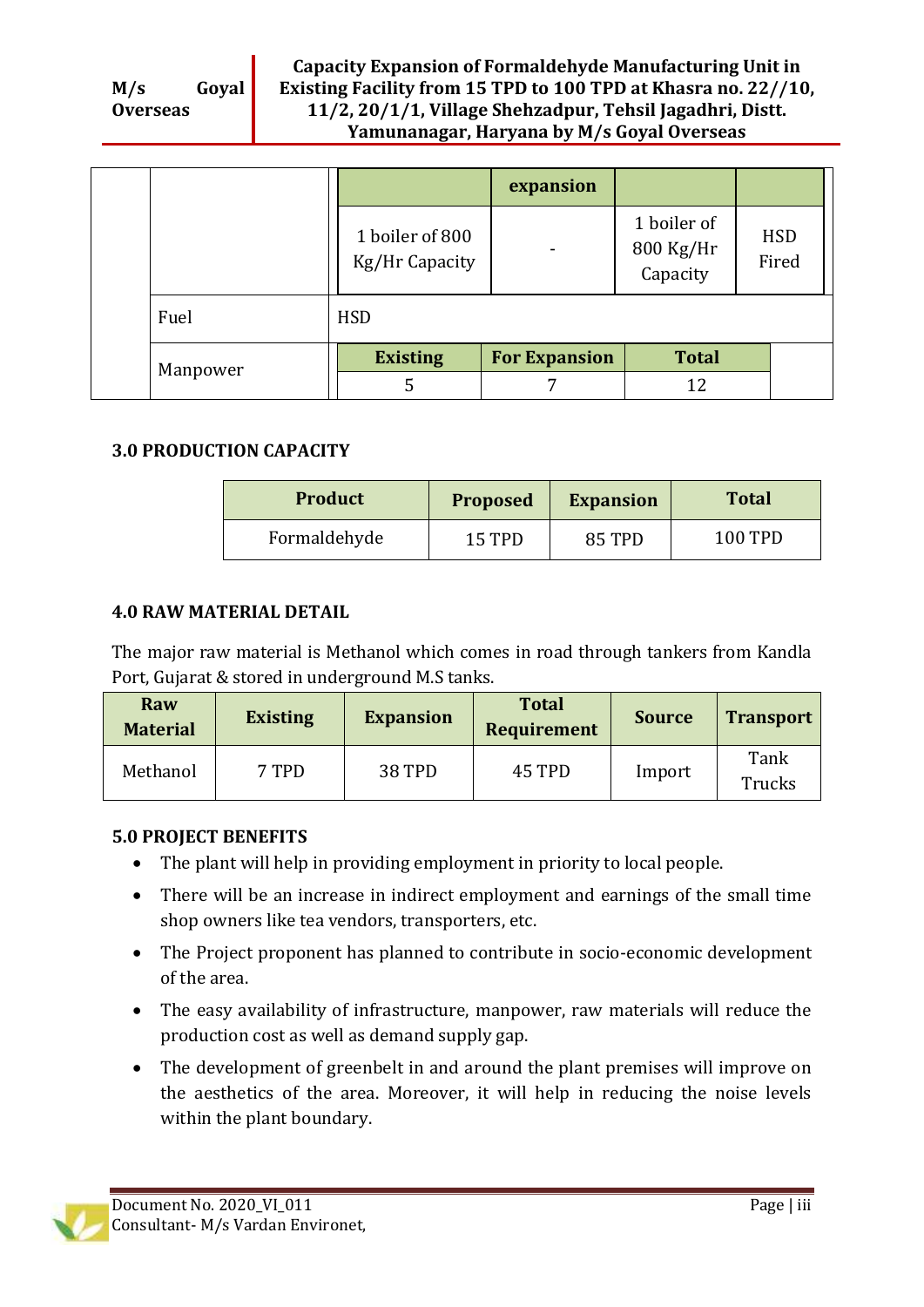#### **6.0 MITIGATION MEASURES FOR CONTROL OF POLLUTION Air Pollution Control Measures**

- Online Stack Monitoring System as an air pollution control measures to control the emission of particulate matter, the flue gas emission will remain well within gaseous emission norms prescribed by the CPCB.
- To control the air emissions from D.G. Set, stack height of 6.0 m shall be provided.
- Green belt will be developed on 34.11 % area of the total project area which will help in attenuating the pollutants emitted by the plant.

## **Noise Pollution Control**

- Vibrating pads & acoustic enclosure will be provided to noise generating equipment to control noise level within norms.
- Latest technology and utmost care will be taken at the time of equipment/machinery installation.
- Lubrication of moving/rotating part or component of machineries will be done on regular basis.
- The operators working in the high-noise areas will be provided with ear-muffs or plugs.
- Acoustic enclosures and silencers will be provided to the equipment wherever necessary
- Proper green belt will be developed to reduce the noise level.
- Thus, it is envisaged that there will not be any adverse impacts of noise. The greenbelt developed within the premises will have significant beneficial impacts on reduction of noise within the periphery and outside the boundary.

# **Land Pollution Control**

- The plant will implement zero liquid discharge concepts. The treated water will be recycled in the process. Therefore, there will not be any negative impact on soil.
- No toxic /waste water will be disposed directly on land.
- Other hazardous solid wastes will be sent to authorized recycler or vender.
- It is envisaged that there will not be any major impacts on land environment during the operation phase.

# **Solid & Hazardous Waste Generation and Disposal**

- Used Oil generated will be sold to authorized recycler.
- Solid waste from evaporator will be sent to TSDF.
- All the Solid & hazardous waste generated, will be collected, stored separately and disposed-off as per the guidelines issued by CPCB & Haryana State Pollution Control Board.

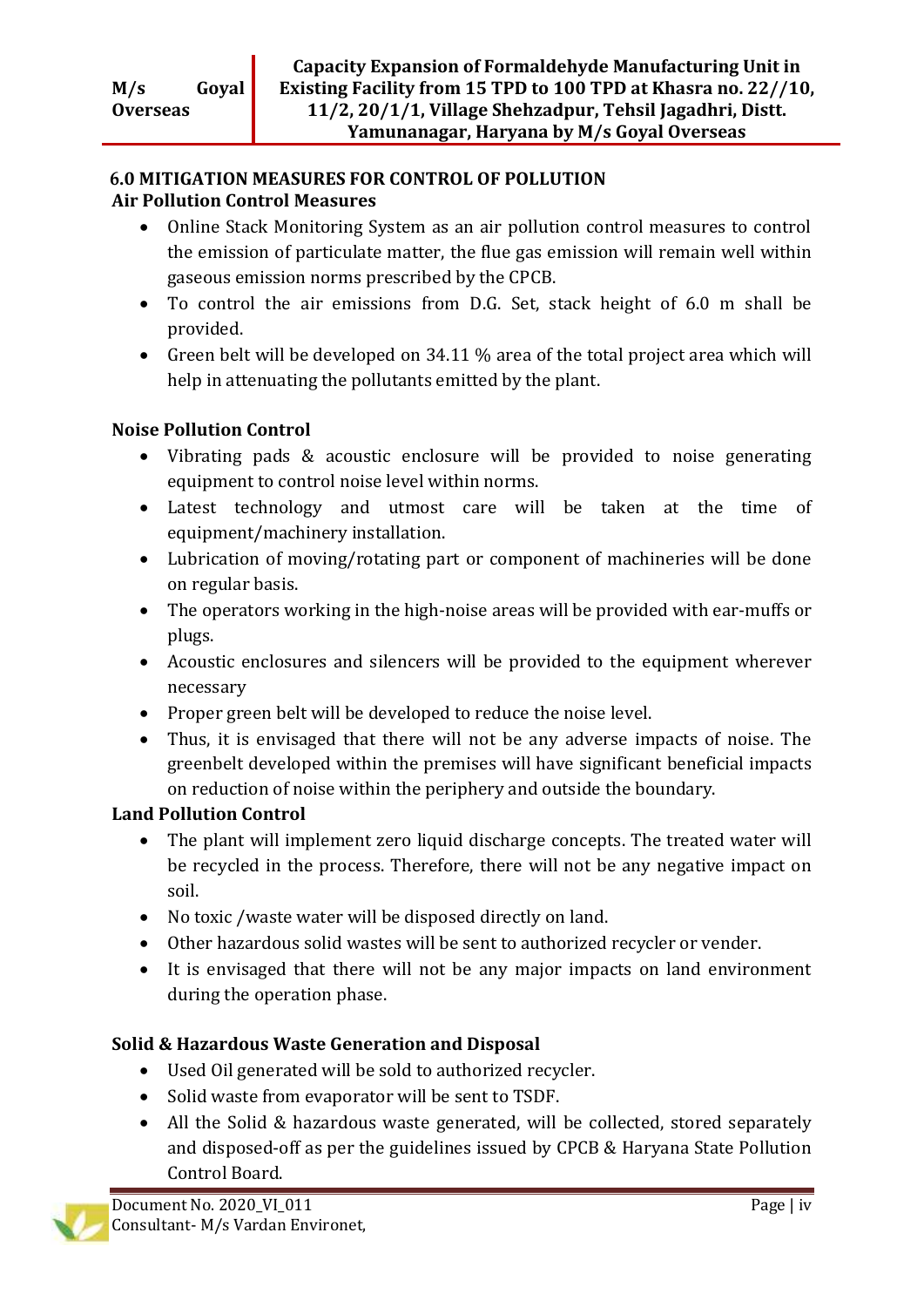### **7.0 ENVIRONMENT MANAGMNET PLAN**

The total capital investment on environmental control measures is envisaged to be about **Rs 15 Lakhs)** out of a total proposed project cost of **Rs 3.0 Crores.** Details are given in **Table 2.**

| Sr.              | <b>Environmental Components</b>                           | <b>Initial Cost (in</b>      | <b>Recurring Cost</b>        |
|------------------|-----------------------------------------------------------|------------------------------|------------------------------|
| No.              |                                                           | Lakhs)                       | (Per year)                   |
| $\mathbf{1}$     | Pollution<br>Control-<br>Air<br>Wet<br>Scrubber           | 2.0                          | 0.5                          |
| $\overline{2}$   | Stack with<br>online<br>Monitoring<br>System              | 3.0                          | 0.5                          |
| 3                | Water<br>Water<br>and<br>Waste<br>Management-(Evaporator) | 3.0                          | 0.2                          |
| $\boldsymbol{4}$ | Occupational Health and safety                            | 1.5                          | 0.2                          |
| 5                | Green Belt Development                                    | 2.5                          | 0.2                          |
| 6                | Rain Water Harvesting Pit                                 | 1.0                          | 0.3                          |
| $\overline{7}$   | <b>Environment Monitoring</b>                             | 1.0                          | 0.1                          |
| 8                | Solid and Hazardous waste facility                        | 1.0                          | 0.1                          |
| <b>Total</b>     |                                                           | 15.0 Lakhs<br>$(0.15$ Crore) | 2.1 Lakhs<br>$(0.021$ Crore) |